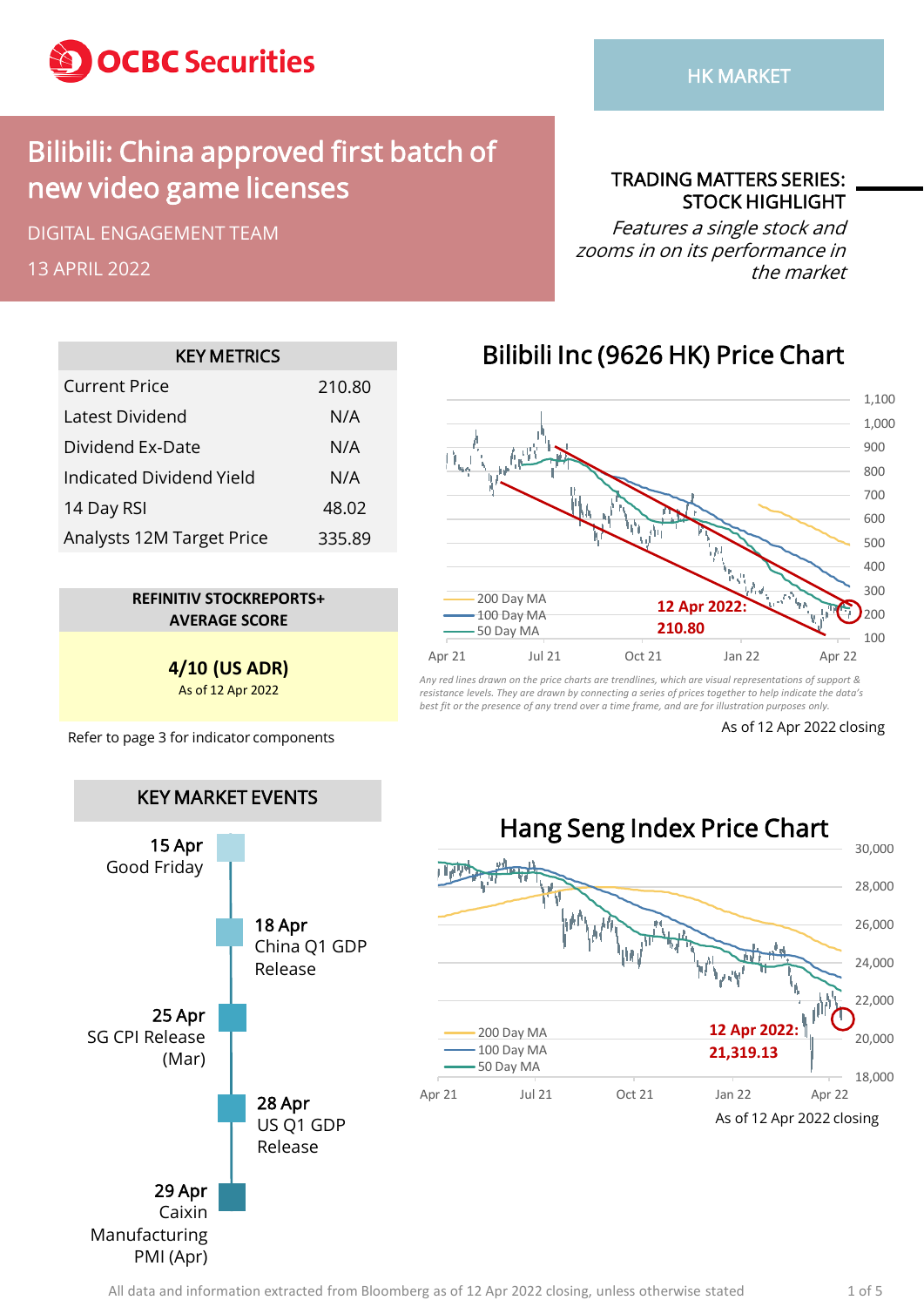#### Headline News & Information

- Bilibili Inc. provides online entertainment services. The company offers a platform that covers a wide array of genres and media formats, including videos, live broadcasting, mobile games, animation, and comics. Bilibili serves customers in China (Bloomberg)
- Bilibili, DouYu rise in U.S. as China ends video game freeze (11 Apr 2022, Bloomberg)
	- Shares of Chinese video-game makers and live-streaming platforms rallied on 11 Apr 2022, after China approved the first batch of new video game licenses
	- "Investors see the news as a positive sign that regulation in the gaming industry is going to be eased," said Henry Guo, an analyst at M Science in New York
- China stocks see fresh bout of selling on covid, regulation woes (11 Apr 2022, Bloomberg)
	- Chinese stocks tumbled on 11 Apr 2022 as mounting concern over a covid outbreak and rising global interest rates added to persistent regulatory headwinds
	- China's markets are confronting multiple challenges at home and abroad, causing investors to sell stocks again despite mid-March 2022 vows from authorities to support the economy and the battered property and tech sectors
	- Record virus infections in Shanghai, a higher-than-expected jump in factory gate prices, concerns about tech regulations and surging U.S. yields all combined to trigger losses on 11 Apr 2022

|           | <b>TRADING FLOWS</b>             |           | <b>RESISTANCE LEVELS</b> | <b>SUPPORT LEVELS</b> |
|-----------|----------------------------------|-----------|--------------------------|-----------------------|
| $\bullet$ | Shares fell 13% in the $\bullet$ |           | 290.00 (Feb 2022)        | 190.00 (Mar 2022)     |
|           | past 5 days but are              | $\bullet$ | 317.20 (100 Day MA)      | 133.00 (Mar 2022)     |
|           | up 27% in the past 30 $\bullet$  |           | 365.00 (Dec 2021)        |                       |
|           | days                             |           |                          |                       |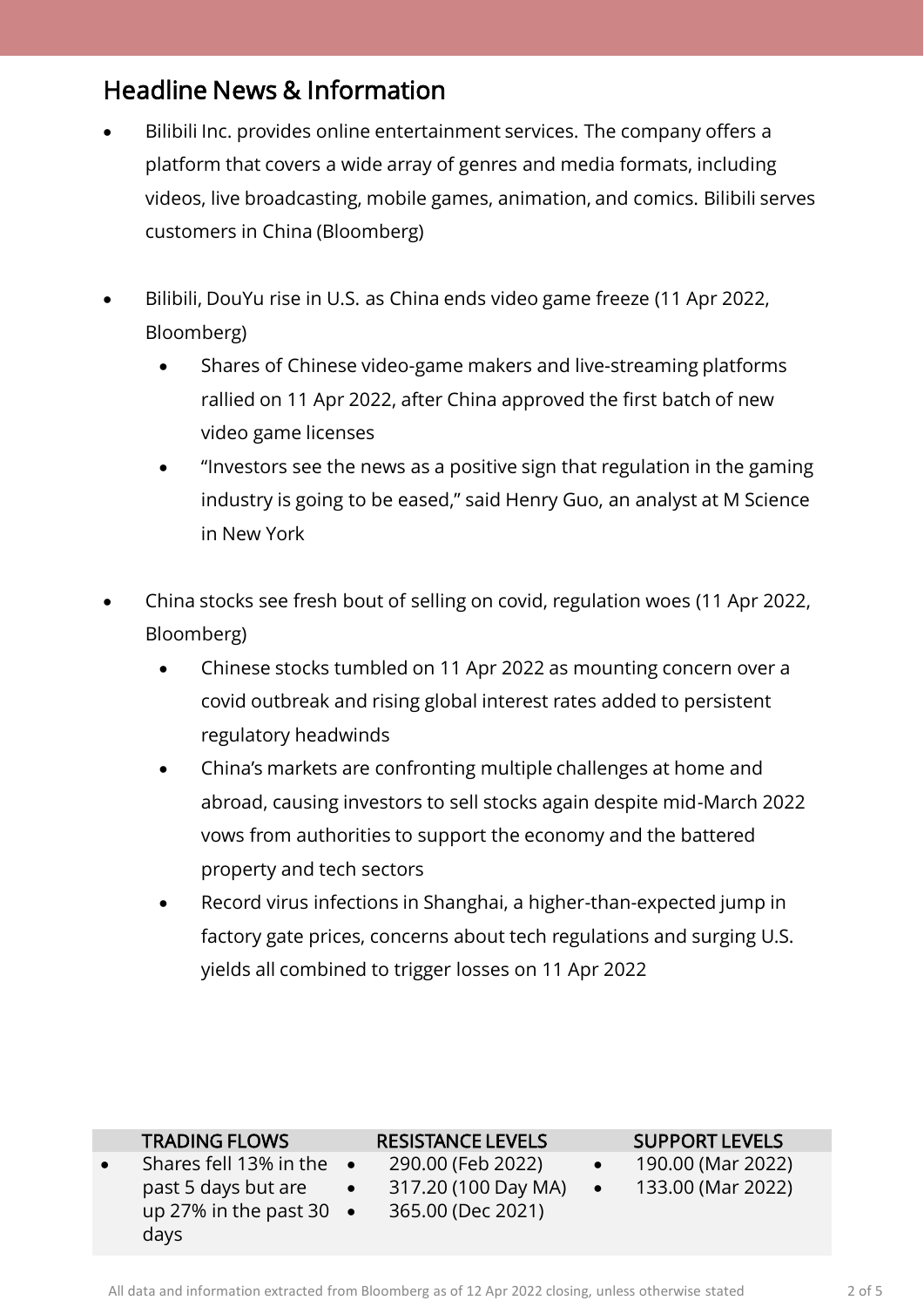## Fundamental Viewpoint

### An Extract from STOCKREPORTS+ (US ADR)



#### Analyst Price Target and Recommendations





Source: REFINITIV STOCKREPORTS+, extracted 12 Apr 2022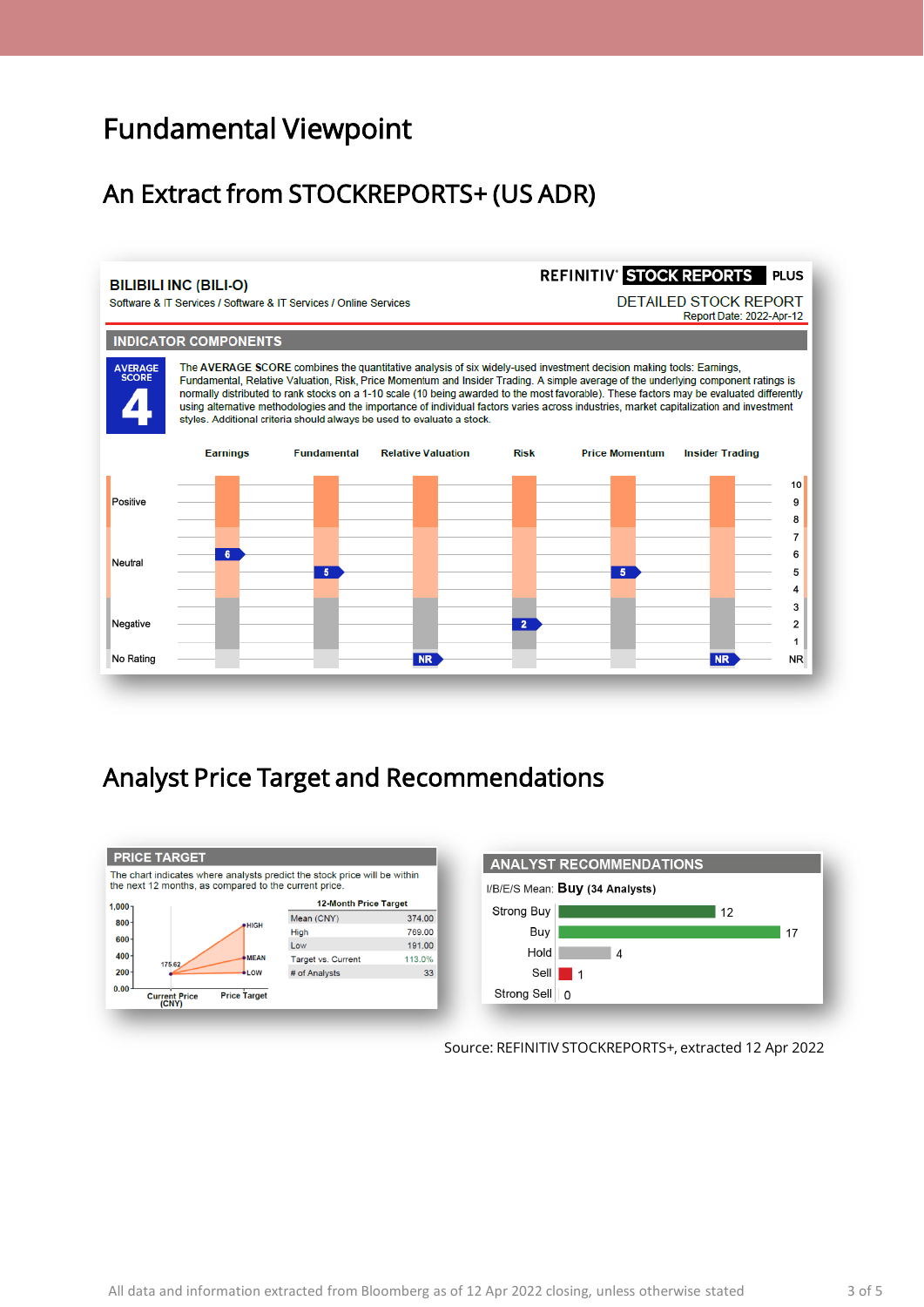# US Peer Analysis (STOCKREPORTS+) (US ADR)

| <b>PEER ANALYSIS</b><br>Currency in USD |                     |              |                             |                |                  |                          |                        |                                                  |                     |                          |               |                              |                  |
|-----------------------------------------|---------------------|--------------|-----------------------------|----------------|------------------|--------------------------|------------------------|--------------------------------------------------|---------------------|--------------------------|---------------|------------------------------|------------------|
|                                         |                     |              | <b>PRICE MOMENTUM</b>       |                |                  |                          |                        | <b>VALUATION</b><br><b>FUNDAMENTAL</b>           |                     |                          |               | <b>ANALYSTS</b>              |                  |
| Average<br>Score                        | Ticker              |              | Price<br>$(2022 - 04 - 11)$ | 1-Mo<br>Return | $3-MO$<br>Return | $1-Yr$<br>Return         | Market<br>Cap          | Trailing<br>РĔ                                   | Forward<br>PE       | Dividend<br>Yield        | Net<br>Margin | LTG I/B/E/S<br>Forecast Mean | # of<br>Analysts |
| $\overline{4}$                          | <b>SPOT</b>         |              | 139.61                      | 12.3%          | $-40.6%$         | $-50.0%$                 | 27.1B                  | $\overline{\phantom{0}}$                         | 727.9               | $\overline{\phantom{0}}$ | $-0.4%$       | $-$ Buy                      | 29               |
| $\overline{7}$                          | <b>CSGP</b>         |              | 63.63                       | 14.8%          | $-15.5%$         | $-28.3%$                 | 25.1B                  | 85.1                                             | 63.5                | $\overline{\phantom{a}}$ | 15.0%         | $-$ Buy                      | 12               |
| 3                                       | <b>PINS</b>         |              | 23.25                       | 0.7%           | $-31.6%$         | $-72.8%$                 | 13.4B                  | 50.5                                             | 25.6                | $-\,$                    | 12.3%         | 12.8% Hold                   | 34               |
| 3                                       | LYFT                |              | 33.32                       | $-10.6%$       | $-25.1%$         | $-45.4%$                 | 11.4B                  | $\hspace{0.05cm} -\hspace{0.05cm}$               | 53.1                | $\overline{\phantom{a}}$ | $-31.5%$      | -- Buy                       | 44               |
| $\overline{7}$                          | <b>IAC</b>          |              | 98.60                       | 0.3%           | $-26.7%$         | $-38.6%$                 | 8.6B                   | 15.6                                             | $\hspace{0.05cm} -$ | $\hspace{0.05cm} -$      | 15.6%         | $-$ Buy                      | 15               |
| $\overline{4}$                          | <b>BILI</b>         |              | 27.57                       | 45.0%          | $-34.1%$         | $-73.9%$                 | 7.7B                   | $\overline{\phantom{a}}$                         |                     | ш,                       | $-35.0%$      | 1.5% Buy                     | 33               |
| 3                                       | <b>WIX</b>          |              | 96.43                       | 25.1%          | $-37.5%$         | $-67.7%$                 | 5.4B                   | $\qquad \qquad -$                                |                     | $-\!$                    | $-9.2%$       | $-$ Buy                      | 19               |
| 5 <sup>5</sup>                          | <b>DOCS</b>         |              | 48.83                       | 5.2%           | 2.7%             | $\overline{\phantom{a}}$ | 5.1B                   | 87.8                                             | 74.4                | $\overline{\phantom{a}}$ | 44.1%         | 7.9% Buy                     | 14               |
| $6^{\circ}$                             | ZD                  |              | 95.18                       | 0.3%           | $-13.2%$         | $-11.1%$                 | 4.5B                   | 9.3                                              | 14.3                | $\hspace{0.05cm} -$      | 35.0%         | $-$ Buv                      | 8                |
| $\overline{7}$                          | CARG                |              | 40.51                       | $-1.8%$        | 22.3%            | 66.3%                    | 4.1B                   | $\overline{\phantom{a}}$                         | 25.2                | $\overline{\phantom{a}}$ | 0.0%          | 13.0% Buy                    | 13               |
| $\overline{4}$                          | <b>TME</b>          |              | 4.96                        | 44.2%          | $-31.8%$         | $-74.2%$                 | 4.1B                   | 17.7                                             | 13.5                | $\overline{\phantom{a}}$ | 9.7%          | $-6.1\%$ Buv                 | 20               |
| 4.8                                     | Average             |              | 61.08                       | 12.3%          | $-21.0%$         | $-39.6%$                 | 10.6B                  | 44.3                                             | 124.7               | $\overline{\phantom{a}}$ | 5.1%          | 5.8% Buy                     | 21.9             |
| <b>PEER COMPANIES</b>                   |                     |              |                             |                |                  |                          |                        |                                                  |                     |                          |               |                              |                  |
| CARG                                    |                     | CarGurus Inc |                             |                |                  |                          | <b>PINS</b>            |                                                  |                     | Pinterest Inc            |               |                              |                  |
| <b>CSGP</b>                             |                     |              | CoStar Group Inc            |                |                  |                          |                        | <b>SPOT</b><br>Spotify Technology                |                     |                          |               |                              |                  |
| <b>DOCS</b>                             |                     |              | Doximity Inc                |                |                  |                          |                        | <b>TME</b><br><b>Tencent Music Entertainment</b> |                     |                          |               |                              |                  |
| <b>IAC</b>                              | IAC/Interactivecorp |              |                             |                |                  | <b>WIX</b>               | Wix.Com                |                                                  |                     |                          |               |                              |                  |
| <b>LYFT</b>                             | Lyft Inc            |              |                             |                |                  | ZD                       | <b>Ziff Davis Inc.</b> |                                                  |                     |                          |               |                              |                  |

Source: REFINITIV STOCKREPORTS+, extracted 12 Apr 2022

## Global Peer Analysis (Bloomberg)

| <b>Ticker</b>  | <b>Name</b>                 | <b>Mkt Cap</b><br>(USD)<br>(Millions) | Last Px  | P/E   | $P/E$ 5Yr<br>Avg | P/B  | P/B<br>5Yr<br>Avg | <b>Indicated</b><br>Yield (%) |
|----------------|-----------------------------|---------------------------------------|----------|-------|------------------|------|-------------------|-------------------------------|
|                | <b>Average</b>              | 60,419                                | 20686.00 | 37.90 | 33.79            | 4.05 | 3.52              | 1.82                          |
|                |                             |                                       |          |       |                  |      |                   |                               |
| 9626 HK        | <b>BILIBILI INC-CLASS Z</b> | 10,426                                | 210.80   | N/A   | N/A              | N/A  | 11.31             | N/A                           |
|                | <b>TIANYU DIGITAL</b>       |                                       |          |       |                  |      |                   |                               |
| 002354 CH      | <b>TECHNOLOGY-A</b>         | 1,347                                 | 5.16     | 18.05 | N/A              | 3.07 | 2.55              | N/A                           |
|                | <b>NETDRAGON</b>            |                                       |          |       |                  |      |                   |                               |
| 777 HK         | <b>WEBSOFT HOLDINGS</b>     | 1,083                                 | 15.70    | 6.65  | 10.21            | 0.94 | 1.40              | 5.10                          |
| 3888 HK        | KINGSOFT CORP LTD           | 4,092                                 | 23.40    | N/A   | N/A              | N/A  | N/A               | 0.51                          |
|                | KUNLUN TECH CO              |                                       |          |       |                  |      |                   |                               |
| 300418 CH      | LTD-A                       | 3,095                                 | 16.47    | 6.20  | 8.13             | 1.78 | 2.41              | 1.05                          |
| 112040 KS      | <b>WEMADE CO LTD</b>        | 2,343                                 | 85,800   | 9.22  | N/A              | 4.54 | 5.37              | 0.76                          |
| 2432 JP        | DENA CO LTD                 | 2,011                                 | 1,940.00 | 7.67  | 9.10             | 1.01 | 1.08              | N/A                           |
| 700 HK         | <b>TENCENT HOLDINGS</b>     | 449,440                               | 366.40   | 12.62 | 23.01            | 3.55 | 5.43              | 0.44                          |
|                | <b>ZHEJIANG CENTURY</b>     |                                       |          |       |                  |      |                   |                               |
| 002602 CH      | <b>HUATONG-A</b>            | 6,915                                 | 5.91     | 13.44 | 18.31            | 1.38 | 1.84              | N/A                           |
| <b>NTES US</b> | <b>NETEASE INC-ADR</b>      | 63,750                                | 95.01    | 26.18 | 34.91            | 4.26 | 5.04              | 1.71                          |
| SE US          | <b>SEA LTD-ADR</b>          | 63,543                                | 113.93   | N/A   | N/A              | 6.27 | 28.20             | N/A                           |

Source: Bloomberg, extracted 12 Apr 2022 closing